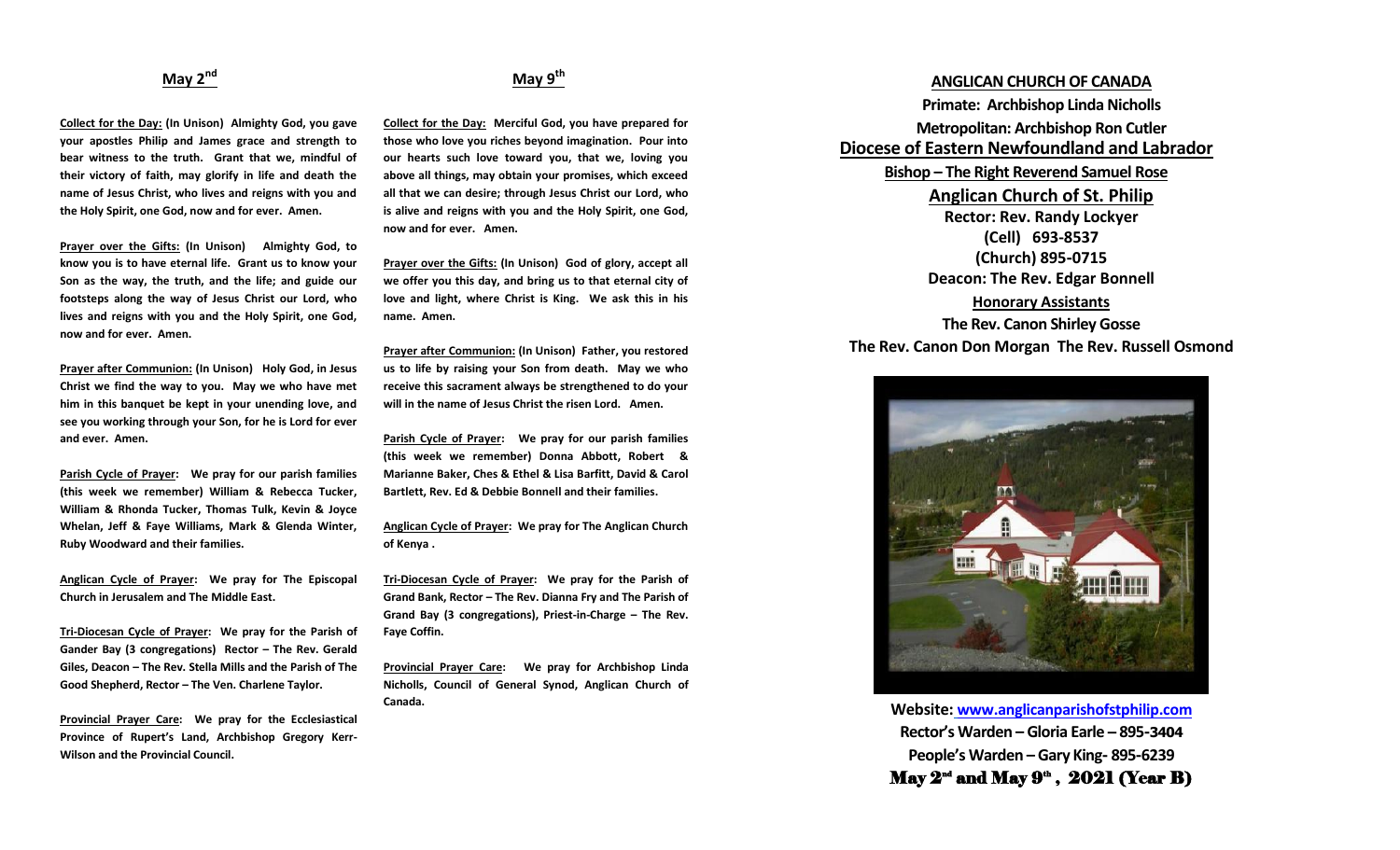#### *A WARM WELCOME IS EXTENDED TO ALL OUR PARISHIONERS AND VISITORS WHO ARE WITH US TODAY. WE HOPE THAT GOD WILL BLESS US AS WE WORSHIP HIM HERE TOGETHER AT ST. PHILIP'S CHURCH.*

**From the Rector's desk:** As I write this reflection today (April  $29<sup>th</sup>$ ), I reflect on the rapid passing of time, and with it the passing of life as well. I am reminded of the second verse of the great evening hymn written by The Rev. Henry Francis Lyte in 1847, *"Abide with me"*, which begins with the line – *Swift to its close ebbs out life's little day.* Many consider this hymn to be morbid, but if one read's it theologically, it is rather a hymn that contains much hope and joy, for it seeks to find the abiding presence of God in a world that is filled with much darkness, gloom and chaos. It is a hymn that holds fast to the Christian foundation of Easter. Verse four says in part – *Where is death's sting? Where, grave, thy victory? I triumph still, if thou abide with me.* Rev. Henry Francis Lyte was an evangelical priest in the Church of England, born June  $1<sup>st</sup>$ , 1793 and died November  $20<sup>th</sup>$ , 1847. He was a poet and hymn writer and wrote the hymns: *Jesus, I my cross have taken; Praise my soul, the King of Heaven; Pleasant are Thy courts above;* and his final hymn – *Abide with me,* which he wrote hours after leading his final worship service on September 5<sup>th</sup>, 1847. Lyte had been afflicted with asthma and bronchitis from about the age of 40, and often spent time in the warmer climates of Italy and France. His hymns all have an underlying sense of profound faith and hope. About two months after writing the hymn, *Abide with me,* Lyte died at the age of 54 from respiratory complications. I am convinced that as he wrote this glorious hymn of the church, he was contemplating his own situation and perhaps sensed that death was near at hand. His writing indicates to me a man of great faith, ready to let go of what is temporal and perishable so as to take hold of what is glorious and eternal. That, in essence, is what our Christian lives are about; we accept the life God gives us, we live this life to its fullest, we place our trust and hope in a God of love, and when it is done we embrace what is to come. I think our world could be so much better if we could learn the lesson of love that Jesus emphasized so much when he died and rose again. It showed his victory over the world, and it is a great shame when human beings become victims of the world. If we take our minds back to the beginning of Lent, when we heard read again the trials and temptations posed to Jesus when he was fasting forty days in the wilderness, we saw that Satan came to Jesus at his weakest and most vulnerable time. Satan offered him the wealth and power of the world if Jesus would but fall down and worship him. Jesus, being both human and divine, experienced the feeling of physical hunger and thirst, but the greater power of God within him, gave him strength to resist. We are in the world too, and we often face our own trials and temptations, and often they seem to come at us during our weakest moments. The world is filled with those who succumb to the temptations posed, and, in their insatiable thirst for power and wealth. The end result is an inequitable

sharing of the earth's resources, leading to starvation, misery and immense poverty for the many so that the few can bask in untold wealth. I look at perhaps the world's wealthiest company, Amazon, whose owner is estimated to have 200 billion dollars of personal wealth, and may be on track to be the first individual to acquire 1 Trillion dollars of wealth within a few years, yet Amazon has been providing very little to its warehouse workers in terms of paid sick leave during the pandemic. Some of its many warehouses have been hotspots of Covid-19 infections because workers can't afford to stay home when they get sick. To me, this is an injustice to workers, to humanity, and to the world around us. It shows what happens when greed becomes more prevalent than human compassion and love. This kind of greed is one of the biggest contributors to the world problems that threaten the very existence of human life. It is a root cause of poverty and global environmental disasters confronting us. It surely is not how God desires humanity to live. It stands in stark contrast to Jesus' gospel. Going back to the beginning of what I wrote, as I reflect on the passing of time, I realize that all of us have but a lifetime to make a difference, whether that might be short or long. Life is a glorious gift from God, and an opportunity to make our world a better place. The world sure can use an infusion of kindness, compassion and grace. In the passing of time may we rejoice in that God indeed abides with us in both the triumphs and trials of life. Today marks 29 years of ordination in the Church, a date I also share with Canon Shirley Gosse and others. How quickly that time has passed, but in the passing of time comes much grace, and life is ever exciting as we never know what God has in store for us. We ought never live our lives counting the days that have passed, dwelling on what was or what could have been, but rather live each day as a new adventure because we live it in the eternal presence of God. I hope you find grace each day of your life, I hope that you feel the presence of God and know you are loved beyond human capacity to comprehend the full depth of God's love, knowing the greatest example of this love for us was demonstrated on the Cross by Jesus. No, Jesus was not a victim of the ills of the world but was victorious over it, and because he lives we live too. Stay safe and know that the days of this pandemic are passing quickly as well, soon we can come out from under its gloom, and again in the words of the great hymn, *Abide with me*, we can sing the words – *Shine through the gloom, and point me to the skies; Heaven's morning breaks, and earth's vain shadows flee; in life, in death, O Lord, abide with me!* Blessings!

Rev. Randy

# *THE BULLETIN FOR THE WEEKS OF*

*May 2nd and May 9th*

**IS GIVEN TO THE GLORY OF GOD AND IN LOVING MEMORY OF:**

# *Alice Squires*

**and**

## *Susannah Morgan*

**Given by Florence & Don Morgan**

#### **\*\*\*\*\*\*\*\*\*\*\***

# *Ethel Rees*

**Given by Eric, Gloria & Family**

# *Dismissal Song*

**Go now in peace; never be afraid. God will go with you each hour of every day.**

**Go now in faith,** 

**steadfast strong and true. Know he will guide you in all you do.**

**Go now in love and show you believe. Reach out to others so all the world can see.**

**God will be there watching from above. Go now in peace, in faith and in love.**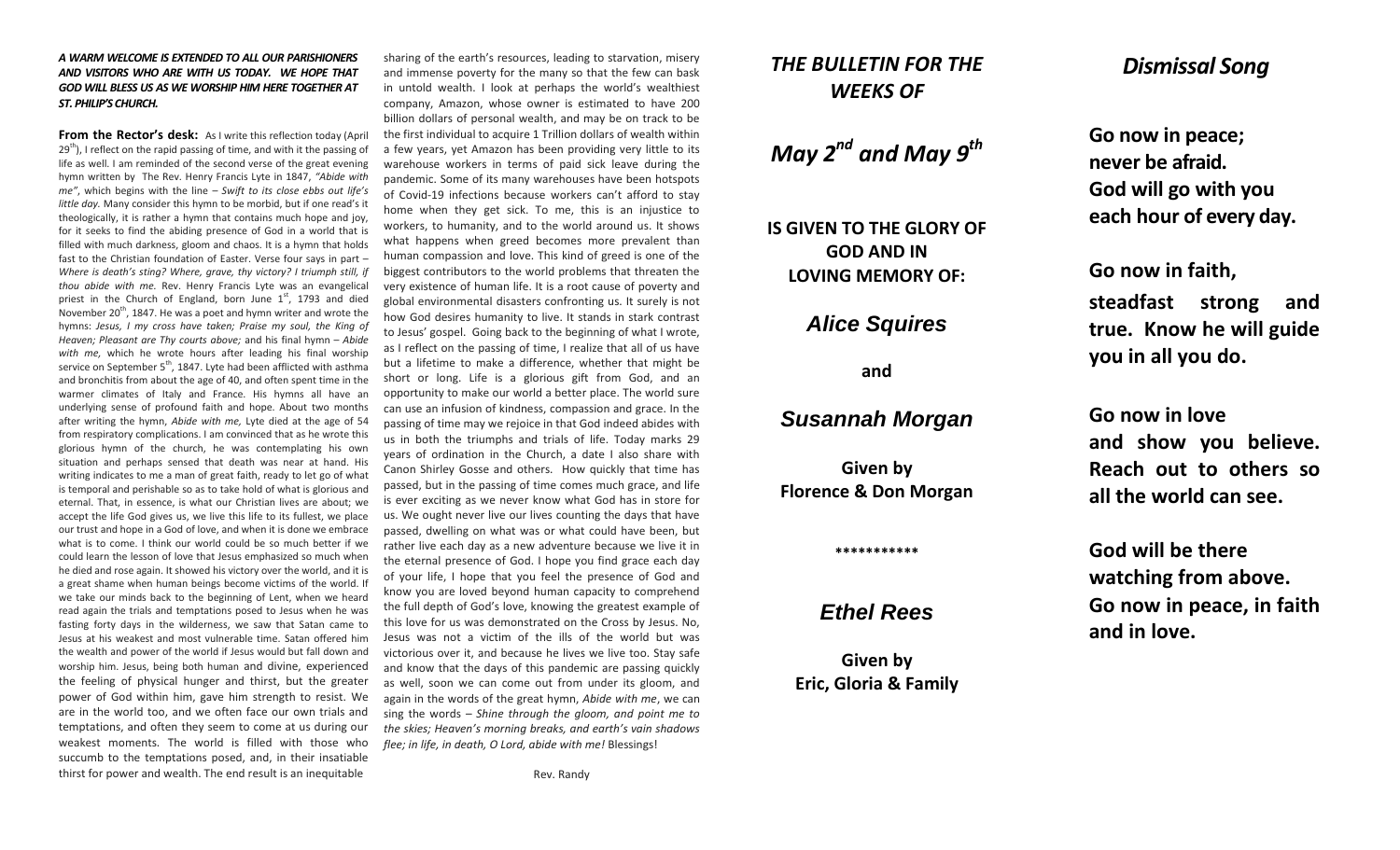#### *NOTICES/MEMORABLE DATES*

*CONGRATULATIONS!* **to Canon Shirley & Rev. Randy** on the  $29<sup>th</sup>$  anniversary of their ordination as deacons on April 29<sup>th</sup>.

**ACW** - would like to thank everyone who supported their Sub Sandwich sale. It was a great success!

**May 2nd – Today -** Our annual meeting will be held following the 10:30 am service. We do not anticipate a long meeting, given the kind of year it has been and because we are still in the midst of pandemic measures.

**Vestry Members** – there is still a need for new Vestry members. At the annual meeting there will be opportunity for others to be elected to the Vestry, if this is something you would like to do, you will be most welcome.

**May 5 –** ACW meeting at 7:30 pm.

**June 5** – The ACM will be holding a take-out Salmon Dinner (including dessert) – dinners will be available at 5:00 pm – cost is \$20.00.

**A second refugee sponsorship has arrived.** You will recall that several years ago we became part of a larger refugee committee, consisting of the parishes of St. Philip's, Paradise, St. Lawrence, Gould's and Foxtrap. The chair of the committee is Dr. Greg Brown, and includes Moses Tucker, Karen Puglisevich and Rev. Randy. They concluded their first sponsorship of a family of five in 2020 and now the second has arrived. This time we are sponsoring just one individual, a young Syrian lady named Farrah Youssef Sheikh, who has been waiting in Cyprus to come to Canada for quite a long time. She finally arrived in St. John's last Monday, and is doing her 14 day quarantine period. Farrah speaks great English, she is of the Christian faith, so we look forward to meeting her soon. Please pray for Farrah as she adapts to her new home of Canada, and more specifically Newfoundland & Labrador.

*CONGRATULATIONS!* **to John & Pheobe Parrell** on being selected for an upcoming Land & Sea episode. The filming of this should be starting soon, and we will be sure to let everyone know the date for its public broadcast later.

**Who is an ACW member or an ACM member?** The short answer is, every woman of our parish is an ACW member and every man is an ACM member. We would love to get the numbers of active members up that attend regular meetings. Contrary to what some might think, it's not always about meetings and planning fundraisers, it is also about fun and fellowship together. We would love to see more of our ladies and gentlemen meeting together, getting to know one another better and growing our parish.

**Parish Finances** is always a concern for us as we endeavor to keep up-to-date on our commitments. Last year (2020) turned out to be an excellent year for the parish financially, as all of you, parishioners of St. Philip's parish rallied to ensure the bills could be paid in the midst of the pandemic as our building was closed. We are very grateful for that, and, not many parishes in the diocese had this experience, and it happened here because of your faithfulness to God and your devotion to this parish. We are now coming to the end of the first quarter of 2021, and we want to remind everyone that the challenges of the global pandemic are still with us, our building continues to be closed down for inside worship and fundraising is non-existent at the moment. We ask everyone to be mindful of our situation and to help us keep up financially by being regular in your financial support of the parish. God bless you for all you do in the life of our parish.

**Dr. Rick Singleton retired as the provost of Queen's College on April 30th .** We join with the parishes of all three dioceses of Newfoundland and Labrador in congratulating Rick on his retirement, and to say thank you to him for the excellent job he did in the past five years of giving leadership and vision to the college. We also welcome the Rev. Dr. Joanne Mercer as she took the position of Provost on May 1<sup>st</sup>. Joanne is a graduate of Queen's College, and was just ahead of Rev. Russell, Canon Shirley and Rev. Randy. For a period of time they were all students there together. Please pray for the work of Queen's College in these challenging times. +

**Anyone with children for baptism** is asked to speak to Rev. Randy. Because of the restrictions and very limited numbers around gathering, we continue to do baptism outside of the regular Sunday worship times.

**If you would like to receive Rev. Randy's weekly email** please provide your email address. Periodically, the Rector sends out emails to all those in the parish whose email he has on file. Please provide him with your email address by emailing him at [lockyerrandy@gmail.com.\](mailto:lockyerrandy@gmail.com./)

**What is the status of parish hall rentals?** At this time The Canon EB Cheeseman Parish Centre is not available for general rentals. As of September, we made the hall available to our major renters - Ballicatter and Eastern Health group - as long as they had documentation from Eastern Health showing their start-up plan.

**We are now back to indoor worship** for our 8:30 am and 10:30 am services. We are restricted to a maximum of 100 people, including sidespersons, register, organist and clergy. It is also still important that you register for Sunday worship by calling Donna or Janice Spurrell at 895-3581. If you attend on Sunday and you plan to be there the next Sunday just let them know at the registration table.

**Did you know that you can advertise your business in Anglican Life?** Our Tri-diocesan newspaper goes out to thousands of homes all across Newfoundland & Labrador every month, and thousand more view the online publication. You can purchase half pages or full pages. For more information please contact The Rev. Fred Marshall, the Tri-diocesan Joint Committee Officer at: [fred.marshall@nljointcommittee.com](mailto:fred.marshall@nljointcommittee.com) or by telephone 709-727-4346 By advertising you reach a greater number of potential customers while at the same time providing much needed revenue to our church newspaper.

**Hospital visitation is limited to only the appointed chaplain.** Whenever any of our parishioners are admitted to hospital, parish clergy are prohibited from visiting because of Covid-19 guidelines. So please ask for the Anglican Chaplain, and, he will be most happy to visit you regularly during your hospital stay.

**Confirmation names are being accepted.** We hope that by this Fall we can begin Confirmation preparation again. Rev. Randy will determine a date for Confirmation in consultation with the bishop once we have a list of names to begin.

**Rev. Randy is available for prayer –** during this time of separation and isolation many people may be feeling lonely. If you would like prayer, please contact the office (895-0715) and Rev. Randy will pray with you on the phone.

**The FM Radio Frequency is up and going!** For the past couple of weeks we have been availing of this new way of worshipping together safely, and keeping warm as we do so. Simply park in the church lot and tune your radio to 98.5 FM and the service will be heard through your car radio. It can also be heard by those who live in the immediate vicinity of the church building. This gift to the church was donated by the following families in memory of their loved ones:

*IN MEMORY OF Arthur W Squires* (By sisters, Florence Morgan (Canon Don), Winnie Lynch, Dorothy Clarke (Lewis))

*IN MEMORY OF Edgar Clark* (By wife Joyce and family) *IN MEMORY OF Leila Tulk* (By husband Tom and family) We thank them for this generous contribution to St. Philip's parish and we will be able to make excellent use of it.

**The 98.5 FM frequency is always in use** whenever we are gathered for worship. If our numbers inside exceed 100 people there is still the ability to listen to the service through your car radio while in the parking lot of the church.